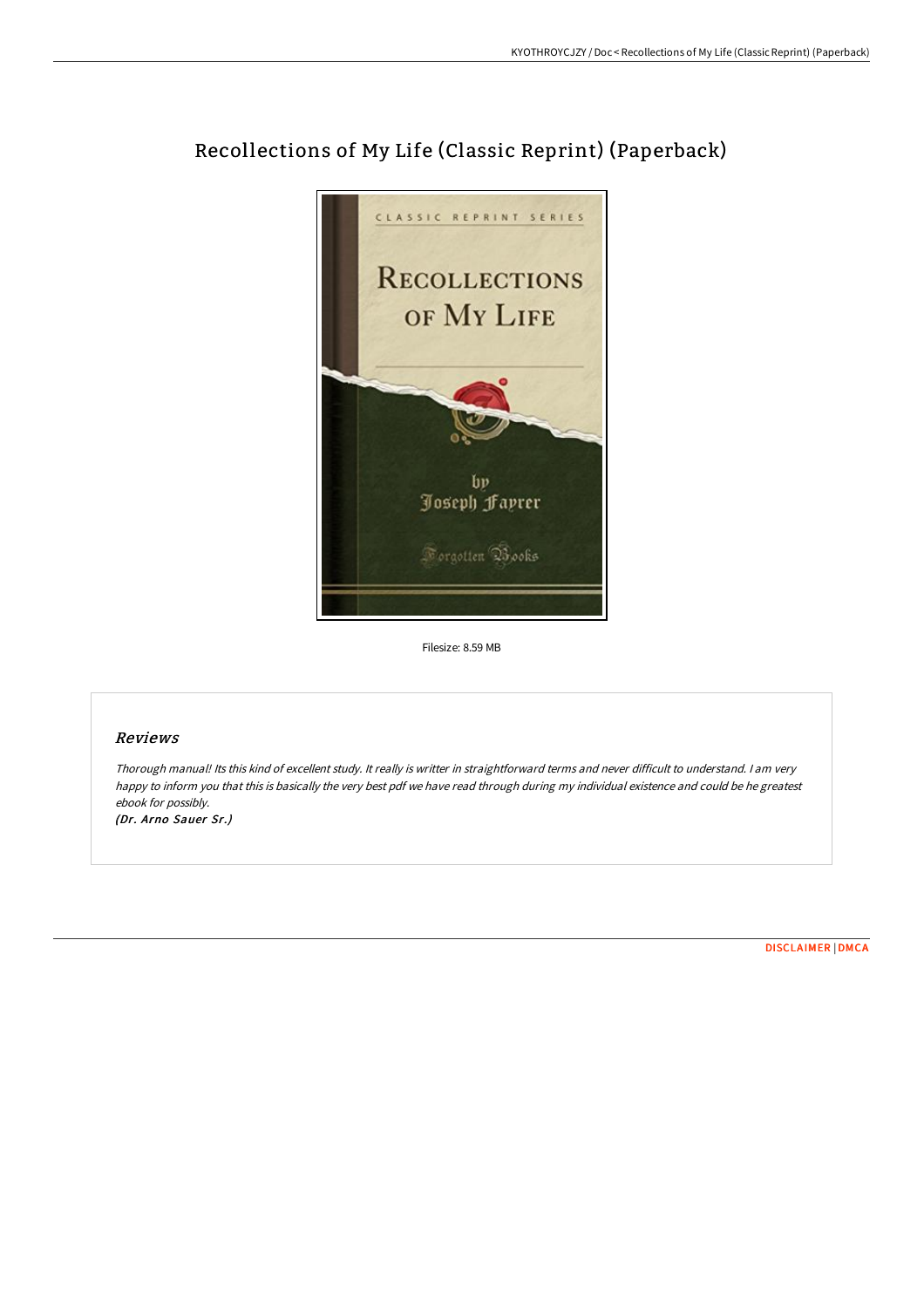# RECOLLECTIONS OF MY LIFE (CLASSIC REPRINT) (PAPERBACK)



Forgotten Books, 2017. Paperback. Condition: New. Language: English . Brand New Book \*\*\*\*\* Print on Demand \*\*\*\*\*. Excerpt from Recollections of My Life My father, who retired as a commander, entered the navy at an early age: he served first as a midshipman on board h.m.s. Caroline, Captain Page, and subsequently, among other ships, in the Imperieuse under Lord Cochrane, where among his messmates were Marryat, Houston Stewart, Walpole, and others who rose to distinction. In 1807 he was severely wounded, when in command of the boats of the Imperieuse, in an attack off the coast of Corsica upon a heavily armed ship which was taken with great loss on both sides. Lord Napier of Merchiston was with him on this occasion, and was also wounded. The ship, which proved to be a Maltese privateer under French colours, fired upon the boats: they immediately attacked and took her by boarding, losing many men. My father killed the captain Of the privateer, and had, with other wounds, his right arm shattered by a bullet. For his services on this occasion he was promoted to the rank of lieutenant in 1808. When lying unconscious from fever in Malta Hospital, some one hung a gold cross and chain round his neck with an inscrip tion: he never knew the donor. He recovered after a long illness, with his right arm badly crippled, and remained for some time on half pay. He served afterwards, and was first lieutenant of the Orpheus, Captain Hugh Pigott, during the American war. Subsequently he obtained permission to command an Indiaman, and for many years sailed in ships of that class, the Lady Flora being the last. My earliest recollections are Of Milnthorpe, Kendal, and Ambleside. I remember Wordsworth, who lived at Rydal Mount, and Hartley Coleridge, the poet;...

B Read [Recollections](http://www.bookdirs.com/recollections-of-my-life-classic-reprint-paperba.html) of My Life (Classic Reprint) (Paperback) Online  $\ensuremath{\mathop\square}\xspace$ Download PDF [Recollections](http://www.bookdirs.com/recollections-of-my-life-classic-reprint-paperba.html) of My Life (Classic Reprint) (Paperback)